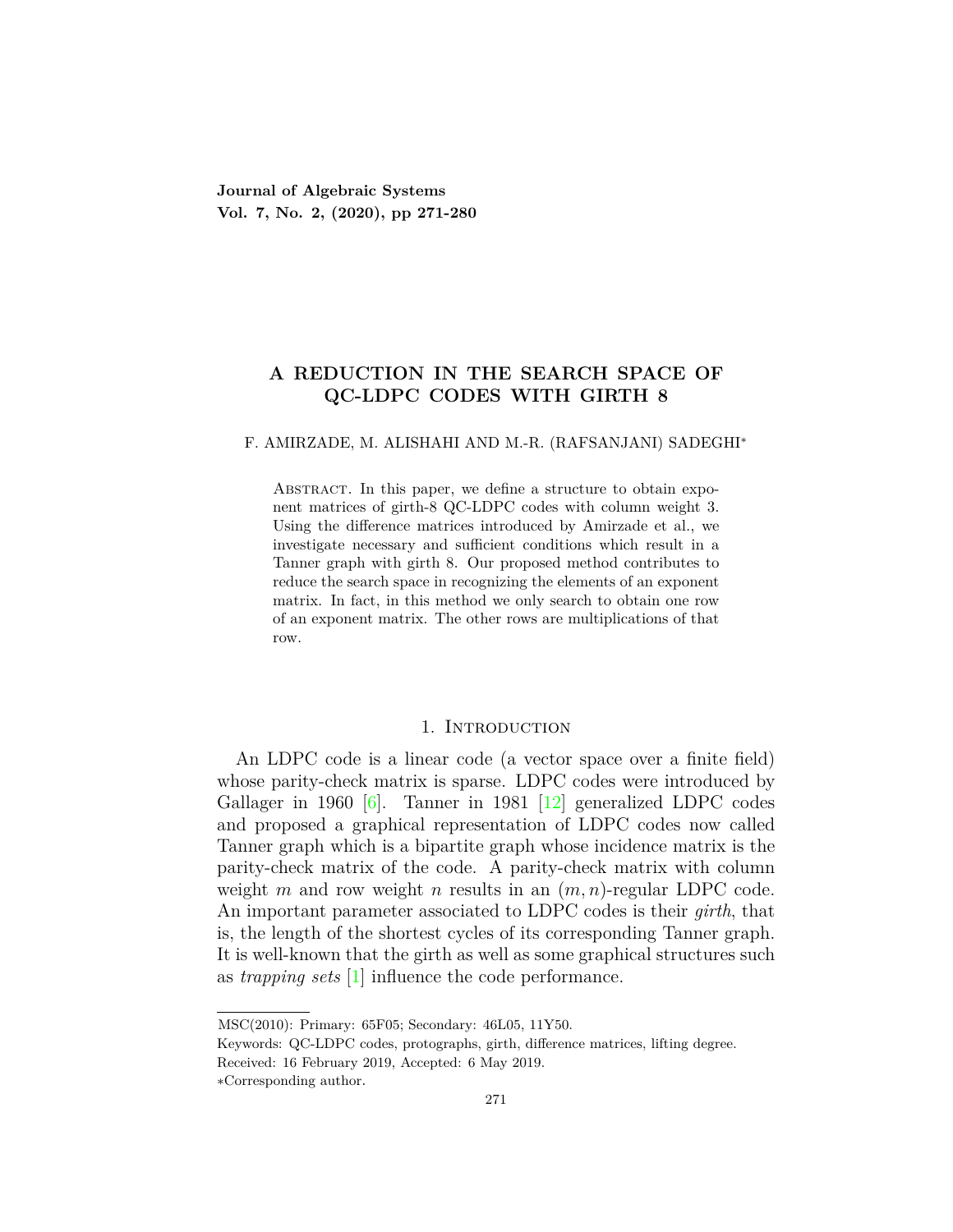#### 272 F. AMIRZADE, M. ALISHAHI AND M.-R. (RAFSANJANI) SADEGHI

Quasi-cyclic LDPC (QC-LDPC) codes form an essential category of LDPC codes that are known because of their practical implementations. Two matrices, a *base matrix W* and an *exponent matrix B*, as well as a lifting degree *N* are associated to a QC-LDPC code. If all elements of *W* are 0 and 1, then its corresponding parity-check matrix gives a single-edge QC-LDPC code. We replace 1-components and zero elements of *W* by some non-negative integers less than *N* and  $(\infty)$ , respectively, to obtain an exponent matrix. Non-negative integers in the exponent matrix are replaced by  $N \times N$  circulant permutation matrices (CPMs), and  $(\infty)$  is replaced by an  $N \times N$  zero matrix  $(ZM)$ . The resulting matrix gives the parity-check matrix whose null space provides us with a single-edge QC-LDPC code.

A necessary and sufficient condition for the exponent matrix of QC-LDPC codes to have a Tanner graph with a specific girth were presented in [\[5](#page-7-2)] by Fossorier. A large body of work has been devoted to obtain the smallest lifting degrees of (*m, n*)-regular QC-LDPC codes with different girths and different column weights  $[2-5]$  $[2-5]$  $[2-5]$ ,  $[7-11]$  $[7-11]$  $[7-11]$ ,  $[13]$  $[13]$ ,  $[14]$ .

In this paper, we first propose a method to construct an exponent matrix which depends on one row of that matrix. The other rows are obtained by multiplying that row by an integer. Then by constructing its corresponding difference matrix, we consider a necessary and sufficient condition to have a girth-8 Tanner graph.

## 2. Preliminaries

Let *N* be an integer. Consider the following exponent matrix  $B =$  $[b_{ij}]$ , where  $b_{ij} \in \{0, 1, \dots, N-1\}$  or  $b_{ij} = (\infty)$ ,

$$
B = \begin{bmatrix} b_{00} & b_{01} & \cdots & b_{0(n-1)} \\ b_{10} & b_{11} & \cdots & b_{1(n-1)} \\ \vdots & \vdots & \ddots & \vdots \\ b_{(m-1)0} & b_{(m-1)1} & \cdots & b_{(m-1)(n-1)} \end{bmatrix}.
$$
 (2.1)

The *ij*-th element of the matrix *B* which is an integer is substituted by an  $N \times N$  matrix  $I^{b_{ij}}$ . This matrix is a circulant permutation matrix (CPM) in which the unique 1-component of the top row is located at the  $b_{ij}$ -th position and other entries of the top row are zero. The *r*-th row of a CPM is formed by *r* right cyclic shifts of the first row and clearly the first row is a right cyclic shift of the last row. If  $b_{ij} = (\infty)$ , then it is replaced by an  $N \times N$  zero matrix. The null space of the parity-check matrix gives a QC-LDPC code.

A necessary and sufficient condition for the existence of cycles of length 2*k* (or simply 2*k*-cycles) in the Tanner graph of QC-LDPC codes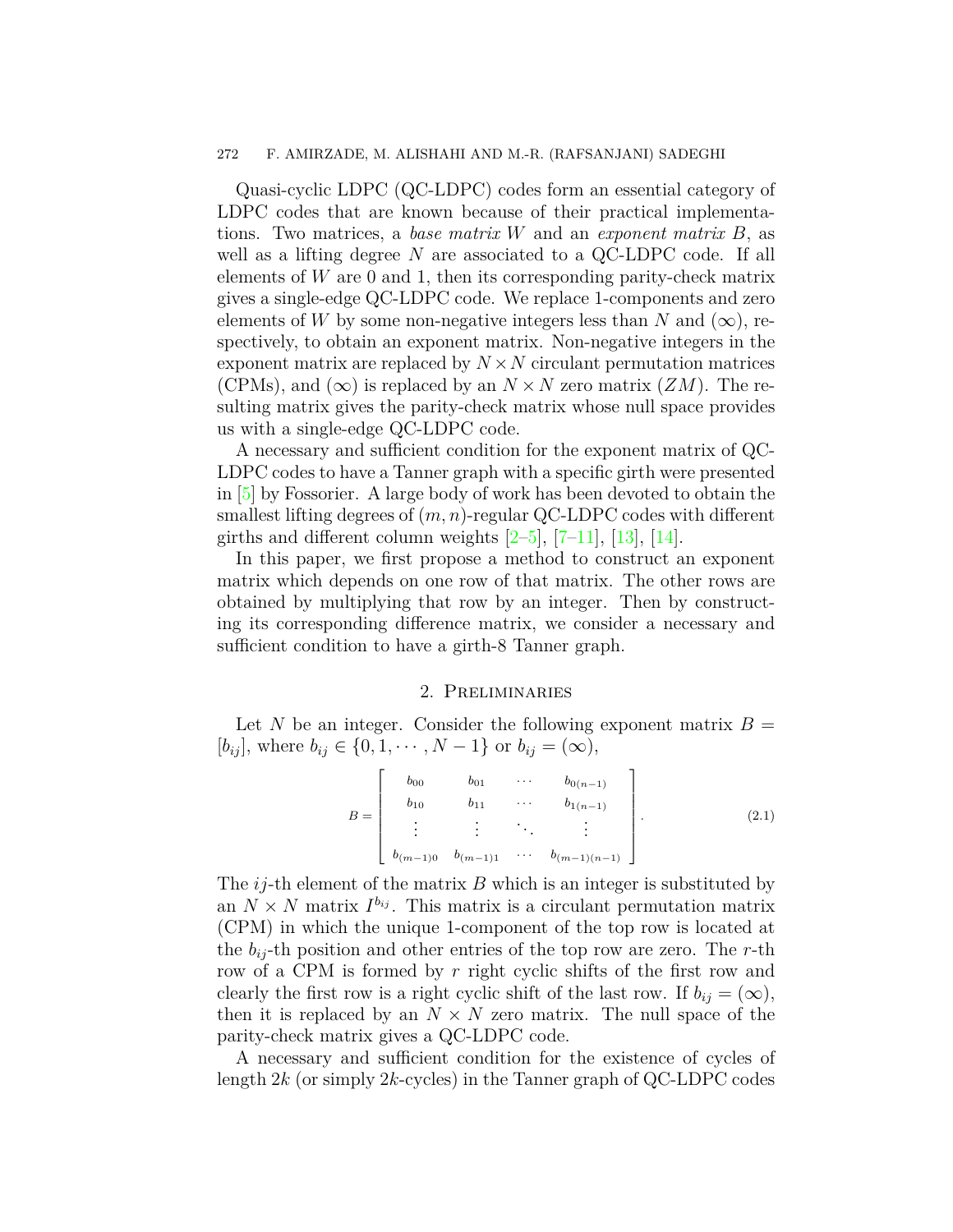was provided in  $[5]$ . If

<span id="page-2-0"></span>
$$
\sum_{i=0}^{k-1} (b_{m_i n_i} - b_{m_i n_{i+1}}) = 0 \text{ (mod } N),
$$
 (2.2)

where  $n_k = n_0$ ,  $m_i \neq m_{i+1}$ ,  $n_i \neq n_{i+1}$  and  $b_{m_i n_i}$  is the  $(m_i, n_i)$ -th entry of *B*, then the Tanner graph of the parity-check matrix has cycles of length 2*k*.

To avoid 4-cycles, using Equation ([2.2\)](#page-2-0), one has to check every 2*×*2 submatrix of the exponent matrix. Submatrices of size  $3 \times 3$  must be checked to avoid 6-cycles and to check 8-cycles we must consider all submatrices of sizes  $2\times2$ ,  $2\times3$ ,  $2\times4$ ,  $3\times2$ ,  $3\times3$ ,  $3\times4$ ,  $4\times2$ ,  $4\times3$  and 4*×*4. In [[2](#page-7-3)], difference matrices are introduced to simplify checking even cycles of lengths 4 to 12. In the following, we present these difference matrices which are our main tools in the next results.

**Definition 2.1.** Let *B* be an  $m \times n$  exponent matrix with elements  $b_{ij}$ ,  $0 \leq i \leq m-1$  and  $0 \leq j \leq n-1$ . The difference matrix *D* is defined as follows:

$$
D = \begin{bmatrix} b_{00} - b_{10} & \dots & b_{0(n-1)} - b_{1(n-1)} \\ \vdots & \ddots & \vdots \\ b_{00} - b_{(m-1)0} & \dots & b_{0(n-1)} - b_{(m-1)(n-1)} \\ b_{10} - b_{20} & \dots & b_{1(n-1)-b_{2(n-1)}} \\ \vdots & \ddots & \vdots \\ b_{10} - b_{(m-1)0} & \dots & b_{1(n-1)} - b_{(m-1)(n-1)} \\ \vdots & \ddots & \vdots \\ b_{(m-2)0} - b_{(m-1)0} & \dots & b_{(m-2)(n-1)} - b_{(m-1)(n-1)} \end{bmatrix} .
$$
 (2.3)

If  $b_{ij} = (\infty)$  or  $b_{i'j} = (\infty)$ , then we set  $b_{ij} - b_{i'j} = (\infty)$ .

<span id="page-2-1"></span>**Example 2.2.** Let  $B =$  $\sqrt{ }$  $\mathbf{I}$ 0 0 0 0 0 7 10 4 0 4 7 9 ׀ be a  $3 \times 4$  exponent matrix

with the lifting degree  $N = 13$ . Its associated difference matrix *D* is defined as follows,

$$
D = \begin{bmatrix} 0 & -7 & -10 & -4 \\ 0 & -4 & -7 & -2 \\ 0 & 3 & 3 & -5 \end{bmatrix}.
$$
 (2.4)

A necessary and sufficient condition for the difference matrix to avoid 4-cycles is provided in the next proposition.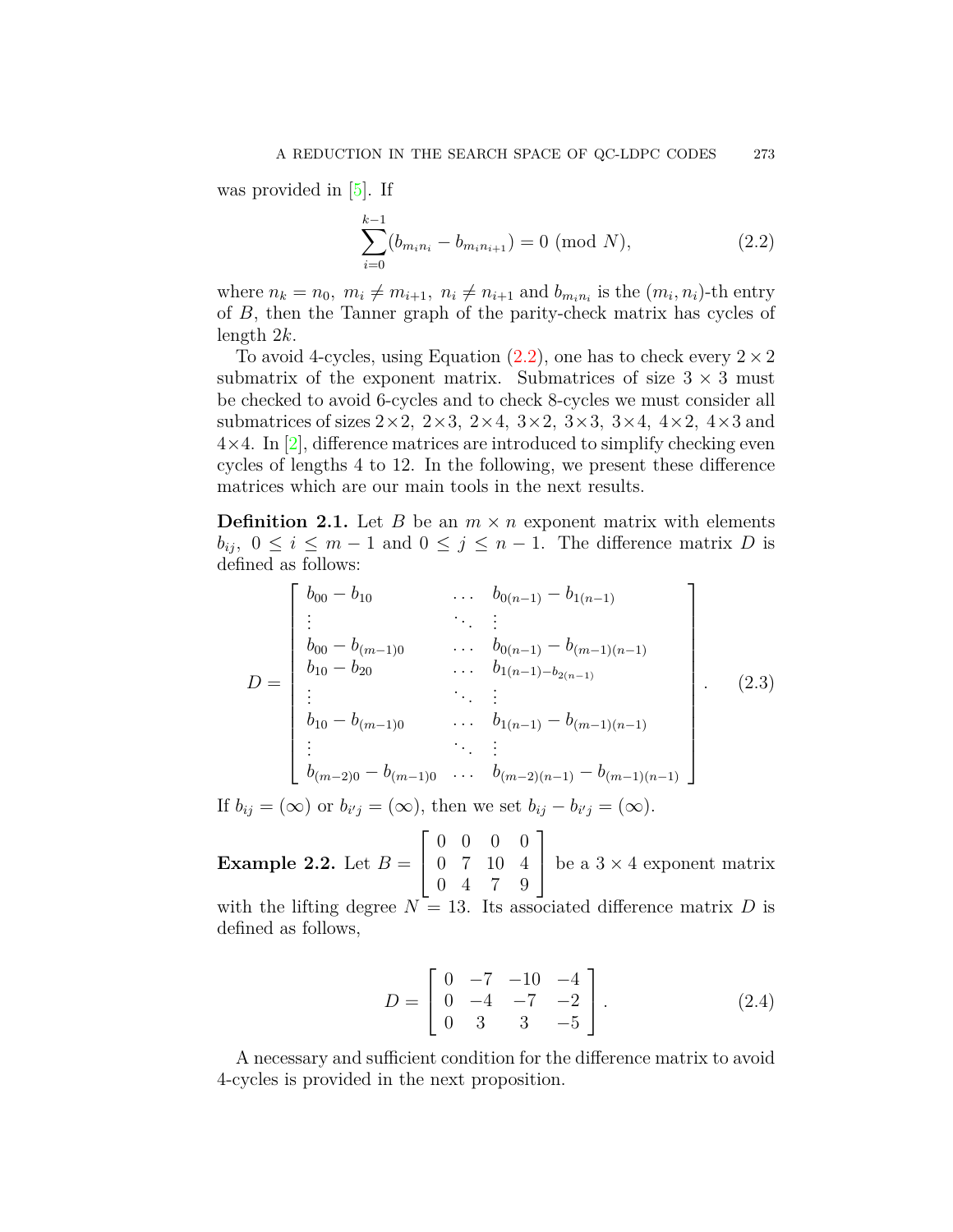<span id="page-3-0"></span>**Proposition 2.3.** [\[2\]](#page-7-3) *A Tanner graph is 4-cycle free if and only if each row of the difference matrix D is free of repeated elements in modulo N.*

In the above example, we compute all elements of *D* in modulo  $N = 13$ . Since the third row of *D* in modulo *N* has repeated elements, Proposition [2.3](#page-3-0) indicates that the exponent matrix *B* with the lifting degree 13 yields a QC-LDPC code with girth 4.

Using the difference matrix *D*, we can also simplify Equation [2.2](#page-2-0) to deal with 6-cycles. This simplification is presented in the following Lemma.

<span id="page-3-4"></span>**Lemma 2.4.** Let D be a difference matrix corresponding to a  $3 \times n$ *exponent matrix B. The Tanner graph is 6-cycle free if and only if*  $-D_{0j_0} + D_{1j_1} - D_{2j_2} \neq 0 \pmod{N}$  for all  $j_0 \neq j_1, j_0 \neq j_2, j_1 \neq j_2$  where  $j_0, j_1, j_2$  *are chosen from*  $\{0, 1, \ldots, (n-1)\}.$ 

In Example [2.2,](#page-2-1) the equality  $-D_{01} + D_{12} - D_{20} = -(-7) + (-7) - 0 =$ 0 results in the existence of 6-cycles.

<span id="page-3-1"></span>Definition 2.5. A  $\binom{m}{2} \times \binom{n}{2}$  $\binom{n}{2}$  difference matrix *DD* is constructed by subtracting every two columns of *D*. Suppose  $D_{ij}$  and  $D_{ij'}$  are two elements in the *i*th row of the difference matrix *D* and distinct columns *j* and *j'* respectively, where  $j < j'$ . If we subtract *j'*-th column from *j*-th column, then

$$
DD_{i(j,j')} = (D_{ij} - D_{ij'}, D_{ij'} - D_{ij}) \pmod{N}
$$

is defined as an element of the *i*-th row and (*j, j′* )-th column of *DD*.

<span id="page-3-2"></span>**Example 2.6.** Let *B* and *N* be the exponent matrix and the lifting degree in Example [2.2](#page-2-1). According to Definition [2.5,](#page-3-1)

$$
DD = \left[ \begin{array}{cccccc} (7,6) & (10,3) & (4,9) & (3,10) & (10,3) & (7,6) \\ (4,9) & (7,6) & (2,11) & (3,10) & (11,2) & (8,5) \\ (10,3) & (10,3) & (5,8) & (0,0) & (8,5) & (8,5) \end{array} \right].
$$
 (2.5)

A necessary and sufficient condition for difference matrix *DD* to avoid 6-cycles is provided in the following Lemma.

<span id="page-3-3"></span>**Lemma 2.7.** [[2\]](#page-7-3) *Let DD be a difference matrix corresponding to an*  $m \times n$  *exponent matrix*  $B$ *. Take*  $DD_{i(j,j')}$  *and*  $N - DD_{i(j,j')}$  *as the first and the second components, respectively, of an element of DD occurring in the i*-th row and the  $(j, j')$ -th column. If the Tanner graph is 6-cycle *free, then any submatrix of DD corresponding to a*  $3 \times 3$  *submatrix of*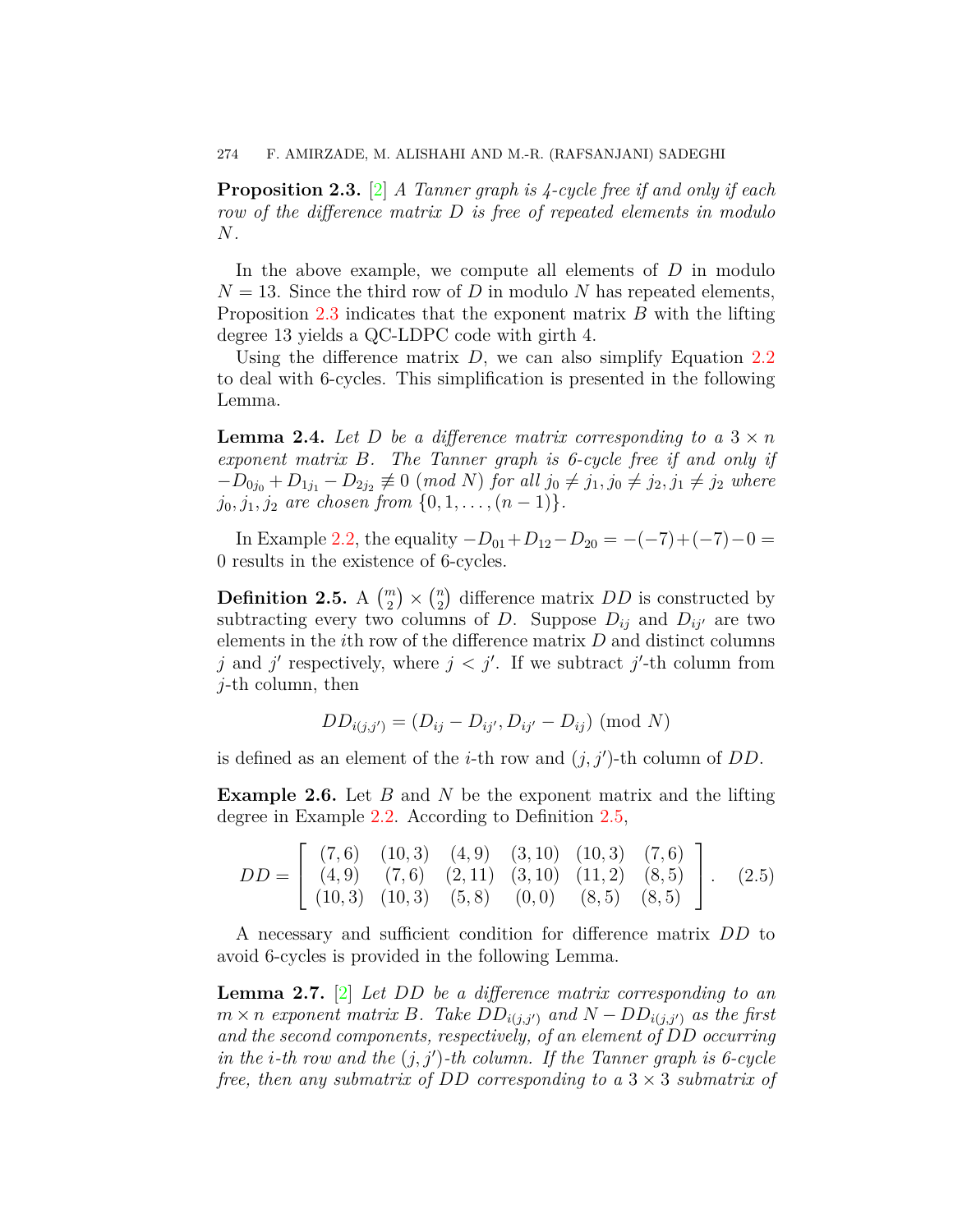*B whose first row is all-zero fulfills the following inequalities:*

1) 
$$
DD_{i(j_0,j_1)} \neq DD_{i'(j_0,j_2)}
$$
  
\n2)  $DD_{i(j_0,j_1)} \neq N - DD_{i'(j_1,j_2)}$   
\n3)  $DD_{i(j_0,j_2)} \neq DD_{i'(j_1,j_2)}$   
\n4)  $DD_{i(j_0,j_2)} \neq DD_{i'(j_0,j_1)}$   
\n5)  $DD_{i(j_1,j_2)} \neq N - DD_{i'(j_0,j_1)}$   
\n6)  $DD_{i(j_1,j_2)} \neq DD_{i'(j_0,j_2)}$ ,  
\n(2.6)

*where*  $i, i' \in \{0, \ldots, m-2\}$  *and*  $i \neq i'$  *and also, distinct column indices*  $j_0, j_1$  *and*  $j_2$  *of DD correspond to the three columns of B.* 

Since the difference matrix *DD* in Example [2.6](#page-3-2) contains two pairs  $DD_{0(0,1)} = DD_{1(0,2)} = (7,6)$  which do not hold in the condition (1) of Lemma [2.7](#page-3-3), the Tanner graph has 6-cycles.

### 3. New Construction of QC-LDPC codes with girth 8

In this section, we propose a structure for an exponent matrix to construct a QC-LDPC code with girth 8 and column weight 3. This structure helps to reduce the size of the search space to obtain elements of an exponent matrix. Using Proposition [2.3](#page-3-0) and Lemmas [2.4](#page-3-4) and [2.7](#page-3-3) we provide the requirements to construct a girth-8 Tanner graph.

Suppose that for each  $1 \leq i \leq n-1$  we have  $B_i \in \{1, \ldots, N-1\}$ and also, for  $2 \leq d \leq \frac{N}{2}$  $\frac{N}{2}$  put  $C_i = d.B_i \pmod{N}$ . The following matrix can be an exponent matrix with the lifting degree *N* where all computations are in modulo *N*.

$$
B = \begin{bmatrix} 0 & 0 & 0 & \dots & 0 \\ 0 & B_1 & B_2 & \dots & B_{n-1} \\ 0 & C_1 & C_2 & \dots & C_{n-1} \end{bmatrix} .
$$
 (3.1)

We apply Proposition [2.3](#page-3-0) as well as Lemmas [2.4](#page-3-4) and [2.7](#page-3-3) to the above matrix *B* to obtain a QC-LDPC code with girth 8. In the following, we mention the most contribution of this method. In general, if a  $3 \times n$ exponent matrix is desired, then, by assuming that the first row and the first column are all-zero,  $2(n-1)$  elements have to be searched which belong to *{*1*,* 2*, . . . , N−*1*}*. In other words, the number of choices for all of these elements are  $(N-1)^{2(n-1)} = O(M)$ , which makes constructing an exponent matrix difficult for large column weights. Whereas, in our *√* method, this search will be reduced to  $O(\sqrt{M})$  . In fact, by recognizing the elements of the second row, we can construct the whole matrix and the number of our choices is  $(N-1)^{(n-1)}$ .

To reach our goal we have to construct difference matrices. The difference matrix *D* which is used to check 4-cycles is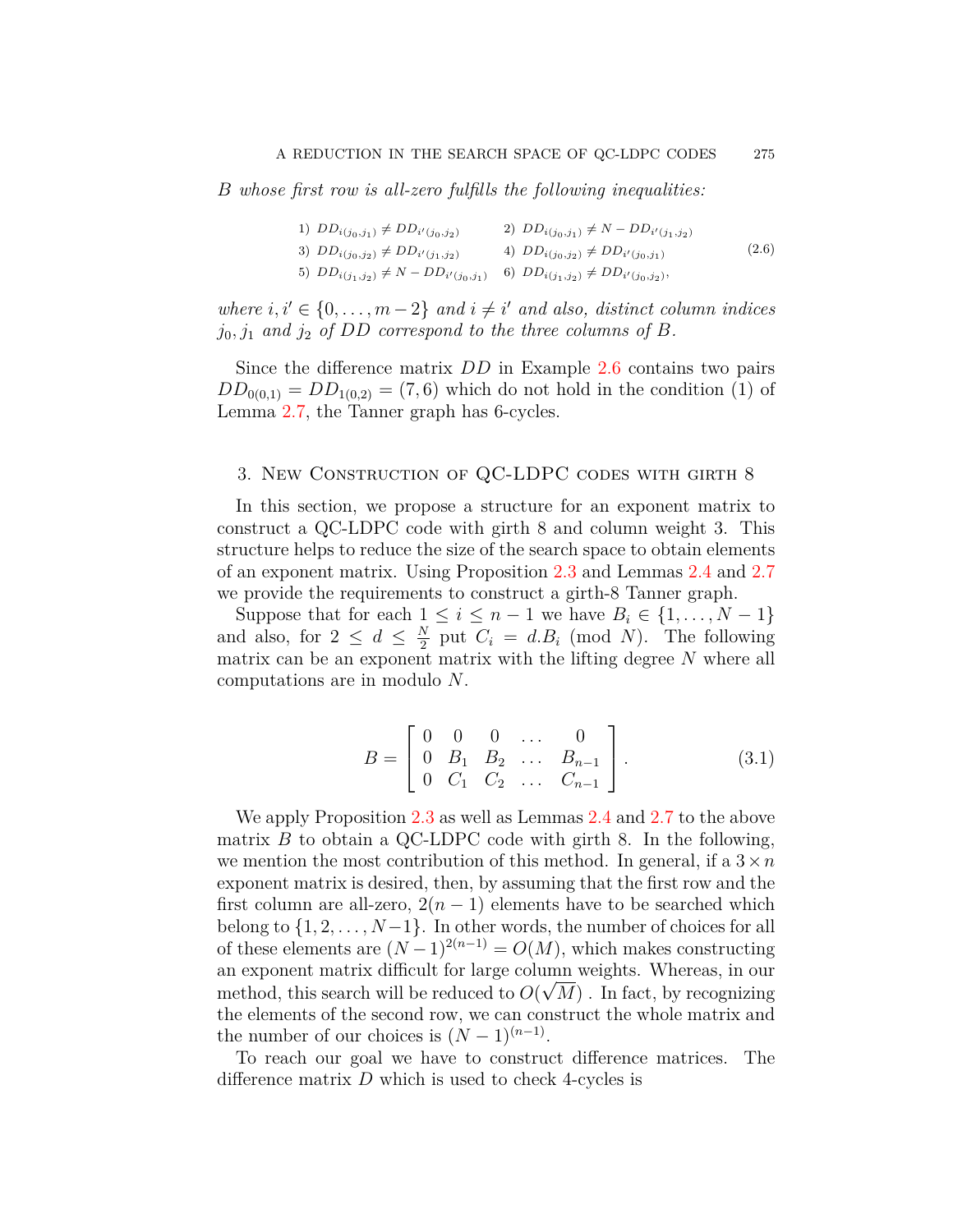$$
D = \begin{bmatrix} 0 & -B_1 & -B_2 & \dots & -B_{n-1} \\ 0 & -C_1 & -C_2 & \dots & -C_{n-1} \\ 0 & B_1 - C_1 & B_2 - C_2 & \dots & B_{n-1} - C_{n-1} \end{bmatrix}.
$$
 (3.2)

<span id="page-5-0"></span>**Theorem 3.1.** *The exponent matrix B is 4-cycle free if and only if*

- $(1)$   $B_i \not\equiv B_j \pmod{N}$
- (2) *for*  $l \in \{d, d-1\}$  *and*  $i \neq j \in \{1, ..., n-1\}$  *we have*  $l.B_i \neq j$ *l.B*<sup>*j*</sup> (*mod N*) *and l.B*<sup>*i*</sup>  $\neq$  0 (*mod N*).

*Proof.* According to Proposition [2.3](#page-3-0), a necessary and sufficient condition to have no 4-cycle is to avoid repeated elements in every row of the difference matrix *D*. Therefore, the first item (1) is trivial. In the second row of the difference matrix *D* we have  $C_i \not\equiv C_j$  and  $C_i \not\equiv 0$ . Hence,  $d.B_i \not\equiv d.B_j \pmod{N}$  and  $d.B_i \not\equiv 0 \pmod{N}$ . In the third row,  $B_i - C_i = B_i - d.B_i = (1 - d)B_i \pmod{N}$ . So, the second item for  $l = d - 1$  is trivial.  $\Box$ 

<span id="page-5-1"></span>**Theorem 3.2.** *A necessary and sufficient condition to obtain a girth-8 QC-LDPC code from the exponent matrix B is as follows:*

- $(1)$   $|\{B_1, B_2, \ldots, B_{n-1}\}\cup \{d.B_1, d.B_2, \ldots, d.B_{n-1}\}| = 2(n-1)$  *in modulo N,*
- (2)  $B_i + d.B_j \not\equiv 0 \pmod{N}$  and  $B_j + d.B_i \not\equiv 0 \pmod{N}$ , where  $|i - i|$  > 2*,*
- (3)  $B_i d.B_i + (d-1).B_k \not\equiv 0 \pmod{N}$ .

*Proof.* Since the first row and the first column of the exponent matrix *B* are all-zero, we can use Lemma [2.7](#page-3-3). In order to show the first item we must check 6-cycles in  $3 \times 3$  submatrices of the exponent matrix *B* whose first column is all-zero. Therefore, it is sufficient to apply the six conditions in Lemma [2.7](#page-3-3) to the first two rows and the first *n* − 1 columns of *DD*. From the conditions (1), (3), (4), and (6) we conclude that  $B_i \not\equiv d.B_j \pmod{N}$ , where  $i \neq j \in \{1, \ldots n - j\}$ 1*}*. Consequently,  $\{B_1, B_2, \ldots, B_{n-1}\} \cap \{d.B_1, d.B_2, \ldots, d.B_{n-1}\} = \emptyset$ . Tanner graph is supposed to be 4-cycle free. So, according to the second condition of Theorem [3.1,](#page-5-0) we have  $|{B_1, B_2, ..., B_{n-1}}| = n-1$ and  $|\{d.B_1, d.B_2, \ldots, d.B_{n-1}\}| = n - 1$ . Since these two sets do not intersect, their union contains  $2(n-1)$  elements.

To prove the second item of Theorem, we use the conditions (2) and (5) of Lemma [2.7](#page-3-3). These two conditions imply that for each two column indices *i, j,* where  $|i - j| \geq 2$ , we have  $B_i \not\equiv N - d.B_j \pmod{N}$  and  $B_j \not\equiv N - d.B_i \pmod{N}$ . Therefore, if  $|i - j| \geq 2$ , then  $B_i + d.B_j \not\equiv$ 0 (mod *N*) and  $B_i + d.B_i \not\equiv 0 \pmod{N}$ .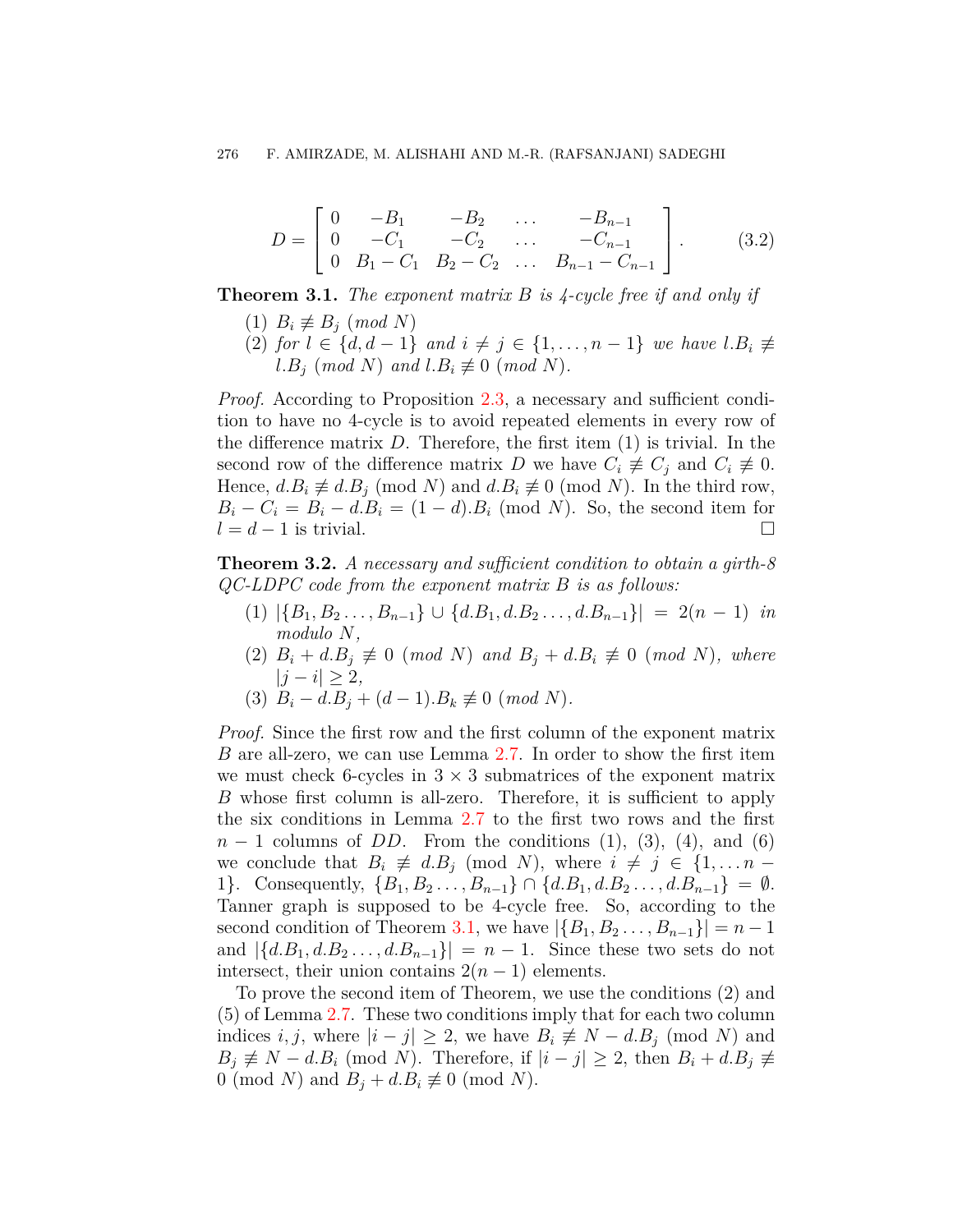To show the third item, we have to check 6-cycles in 3*×*3 submatrices of the exponent matrix *B* which do not contain the first column of *B*. This inequality is a straightforward consequence of Lemma [2.4.](#page-3-4)  $\Box$ 

<span id="page-6-1"></span>**Corollary 3.3.** *A lower bound for the lifting degree of a girth-8 QC-LDPC* code whose exponent matrix is the exponent matrix  $B$  *is*  $N =$  $2n - 1$ .

*Proof.* Since the necessary condition to avoid 6-cycles in the exponent matrix *B* is the nonexistence of repeated elements in the set *{B*1*, B*<sup>2</sup> *. . . , B<sup>n</sup>−*<sup>1</sup>*} ∪ {d.B*1*, d.B*<sup>2</sup> *. . . , d.B<sup>n</sup>−*<sup>1</sup>*}*, and all computations are in modulo *N*, the lifting degree has to be more than the cardinality of this set. Hence,  $N \ge 2(n-1) + 1 = 2n - 1$ .

The minimum lifting degrees for the exponent matrix *B* with column weights  $4 \leq n \leq 10$  $4 \leq n \leq 10$  $4 \leq n \leq 10$  are shown in Tables 1[-4](#page-9-0) in Appendix. These tables contain the second row of *B* as well as the multiple *d* for any column weight *n*.

**Corollary 3.4.** *There exists a girth-8 QC-LDPC code from the exponent matrix B for any lifting degree*  $N \geq 2\binom{n}{2}$  $\binom{n}{2} + 1$ .

*Proof.* If we restrict ourselves to search for an exponent matrix whose difference matrix *DD* contains distinct elements in the first two rows, then *DD* holds in the conditions of Theorem [3.2.](#page-5-1) So, in this case the mentioned rows contain  $2\binom{n}{2}$  $\binom{n}{2}$  distinct elements. Similar to the proof of Corollary [3.3](#page-6-1), it can be shown that the lifting degree must be at least  $2\binom{n}{2}$  $\binom{n}{2}$  $+1.$ 

## 4. Conclusion

In this paper, we presented a technique to reduce the size of the search space in obtaining the elements of an exponent matrix with column weight 3. Our method is used to construct a QC-LDPC code with girth 8. We showed that by recognizing the elements of one row in the exponent matrix we obtain the whole matrix. In fact, the computational complexity is reduced from  $O(M)$  to  $O(\sqrt{M})$ .

## **REFERENCES**

<span id="page-6-0"></span>1. F. Amirzade and M. R Sadeghi, Analytical lower bounds on the size of elementary trapping sets of variable-regular LDPC codes with any girth and irregular ones with girth 8, *IEEE Trans. Commun.*, **66**(6) (2018), 2313–2321.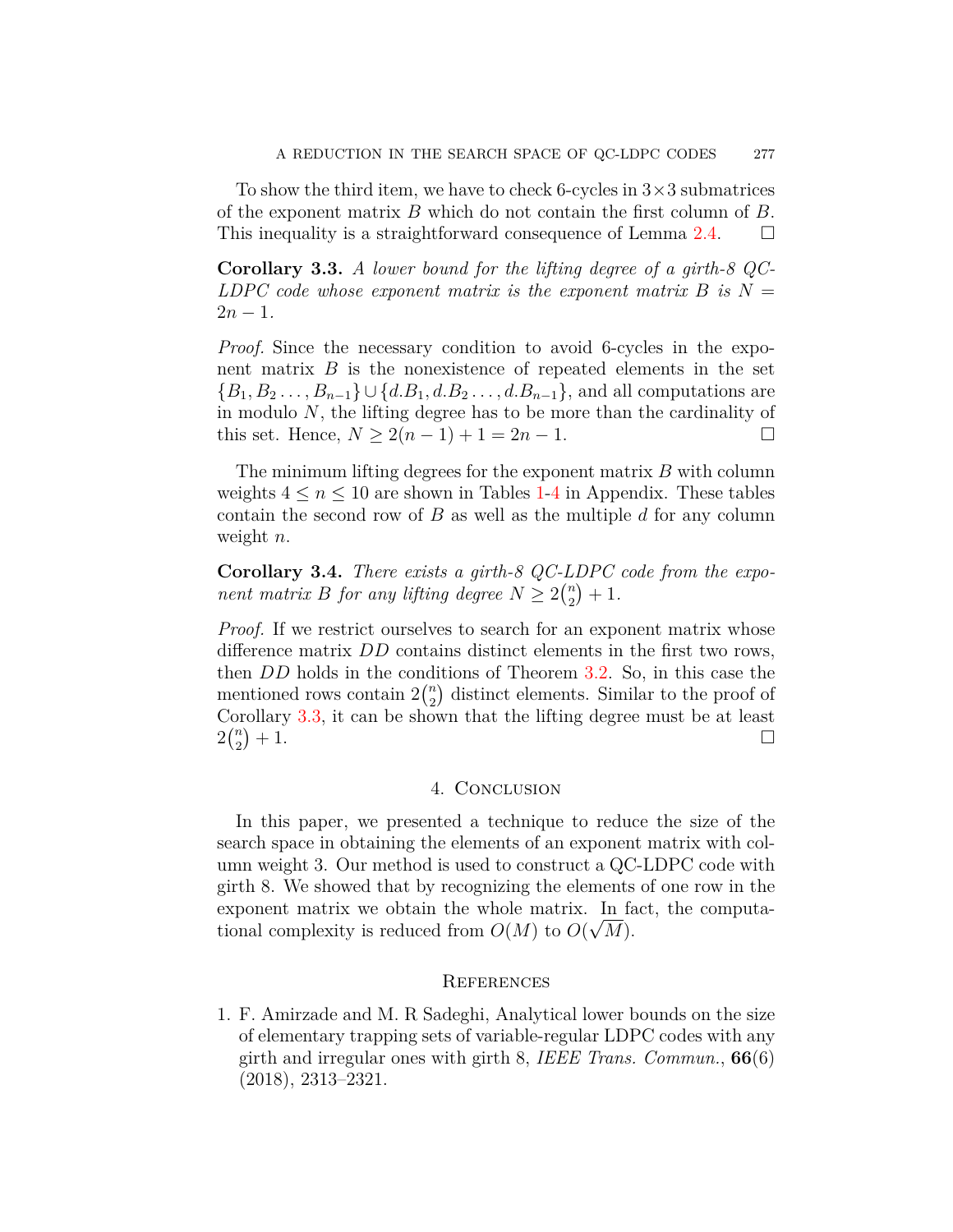### 278 F. AMIRZADE, M. ALISHAHI AND M.-R. (RAFSANJANI) SADEGHI

- <span id="page-7-3"></span>2. F. Amirzade and M. R Sadeghi, Lower bounds on the lifting degree of QC-LDPC codes by difference matrices, *IEEE Access*, **6** (2018), 23688–23700.
- 3. F. Amirzade and M. R Sadeghi, Analytical lower bound on the lifting degree of multiple-edge QC-LDPC codes with girth 6, *IEEE Comm. Letters*, **22**(8) (2018), 1528–1531.
- 4. I. E. Bocharova, F. Hug, R. Johannesson, B. D. Kudryashov and R. V. Satyukov, Searching for voltage graph-based LDPC tailbiting codes with large girth, *IEEE Trans. Inf. Theory*, **58**(4) (2012), 2265– 2279.
- <span id="page-7-2"></span>5. M. P. C. Fossorier, Quasi-cyclic low-density parity-check codes from circulant permutation matrices, *IEEE Trans. Inf. Theory*, **50**(8) (2004), 1788–1793.
- <span id="page-7-0"></span>6. R. G. Gallager, *Low-Density Parity-Check Codes*, Cambridge, MA, MIT Press, 1963.
- <span id="page-7-4"></span>7. M. Hagiwara, M. P. C. Fossorier, T. Kitagawa and H. Imai, Smallest size of circulant matrix for (3*, L*) and (4*, L*) quasi-cyclic LDPC codes with girth 6, *IEICE Trans. Fundam. Electronics, Commun. Comput. Sci.*, **92**(11) (2009), 2891–2894.
- 8. M. Karimi and A. H. Banihashemi, On the girth of quasi-cyclic protograph LDPC codes, *IEEE Trans. Inf. Theory*, **59**(7) (2013), 4542–4552.
- 9. S. Kim, J. S. No, H. Chung and D. J. Shin, Quasi-cyclic low-density parity-check codes with girth larger than 12, *IEEE Trans. Inf. Theory*, **53**(8) (2007), 2885–2891.
- 10. M. E. O'Sullivan, Algebraic construction of sparse matrices with large girth, *IEEE Trans. Inf. Theory*, **52**(2) (2006), 718–727.
- <span id="page-7-5"></span>11. S. V. S. Ranganathan, D. Divsalar and R. D. Wesel, On the girth of (3*, L*) quasi-cyclic LDPC codes based on complete protographs, *Proc. IEEE Int. Symp. Inf. Theory (ISIT)*, (2015), 731–735.
- <span id="page-7-1"></span>12. R. M. Tanner, A Recursive approach to low complexity codes, *IEEE Trans. Inf. Theory*, **27**(9) (1981), 533–547.
- <span id="page-7-6"></span>13. Y. Wang, J. S. Yedidia and S. C. Draper, Construction of high-girth QC-LDPC codes, *Proc. 5th Int. Symp. Turbo Codes Rel. Topics*, (2008), 180–185.
- <span id="page-7-7"></span>14. G. Zhang, R. Sun and X. Wang, Explicit construction of girth-eight QC-LDPC codes and its application in CRT methods, *J. Commun.*, **33**(3) (2012), 171–176.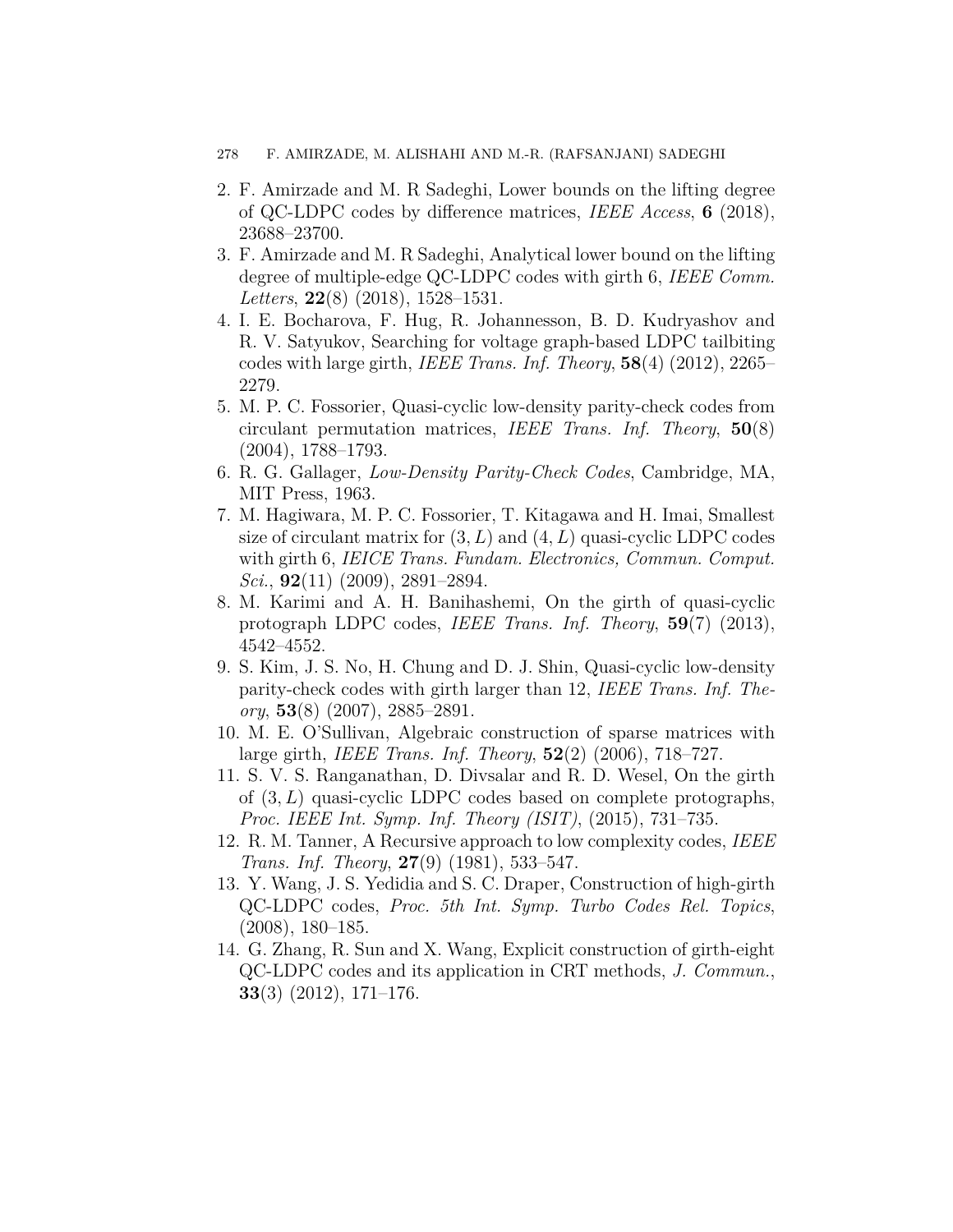#### **Farzane Amirzade**

Faculty of Mathematical Sciences, Shahrood University of Technology, Shahrood, Iran.

Email: famirzade@gmail.com

#### **Meysam Alishahi**

Faculty of Mathematical Sciences, Shahrood University of Technology, Shahrood, Iran.

Email: meysam\_alishahi@shahroodut.ac.ir

#### **Mohammad-Reza (Rafsanjani) Sadeghi**

Department of Mathematics and Computer Science, Amirkabir University of Technology, Tehran, Iran.

Email: msadeghi@aut.ac.ir

#### <span id="page-8-0"></span>5. Appendix

Table 1. The second row of an exponent matrix of  $(3, n)$ -regular QC-LDPC codes with girth 8,  $4 \leq n \leq 6$ . The third row is the multiplication of the second row by *d*. The first row is all-zero.

| Row weight     | $n=4$ | $n=5$   | $n=6$  |  |  |  |  |  |
|----------------|-------|---------|--------|--|--|--|--|--|
| Lifting Degree | $N=9$ | $N=13$  | $N=19$ |  |  |  |  |  |
| Multiple       | $d=2$ | $d = 4$ | $d=2$  |  |  |  |  |  |
| Second Row     |       |         |        |  |  |  |  |  |

Table 2. The second row of an exponent matrix of  $(3, n)$ -regular QC-LDPC codes with girth 8,  $n = 7, 8$ . The third row is the multiplication of the second row by *d*. The first row is all zero.

| Row weight     | $n=7$ |        |  |               |  |    |    |  | $n=8$  |  |  |  |  |  |  |  |  |
|----------------|-------|--------|--|---------------|--|----|----|--|--------|--|--|--|--|--|--|--|--|
| Lifting Degree |       | $N=21$ |  |               |  |    |    |  | $N=27$ |  |  |  |  |  |  |  |  |
| Multiple       |       | $d=5$  |  |               |  |    |    |  | $d=2$  |  |  |  |  |  |  |  |  |
| Second Row     |       |        |  | $\mathcal{R}$ |  | 18 | 20 |  |        |  |  |  |  |  |  |  |  |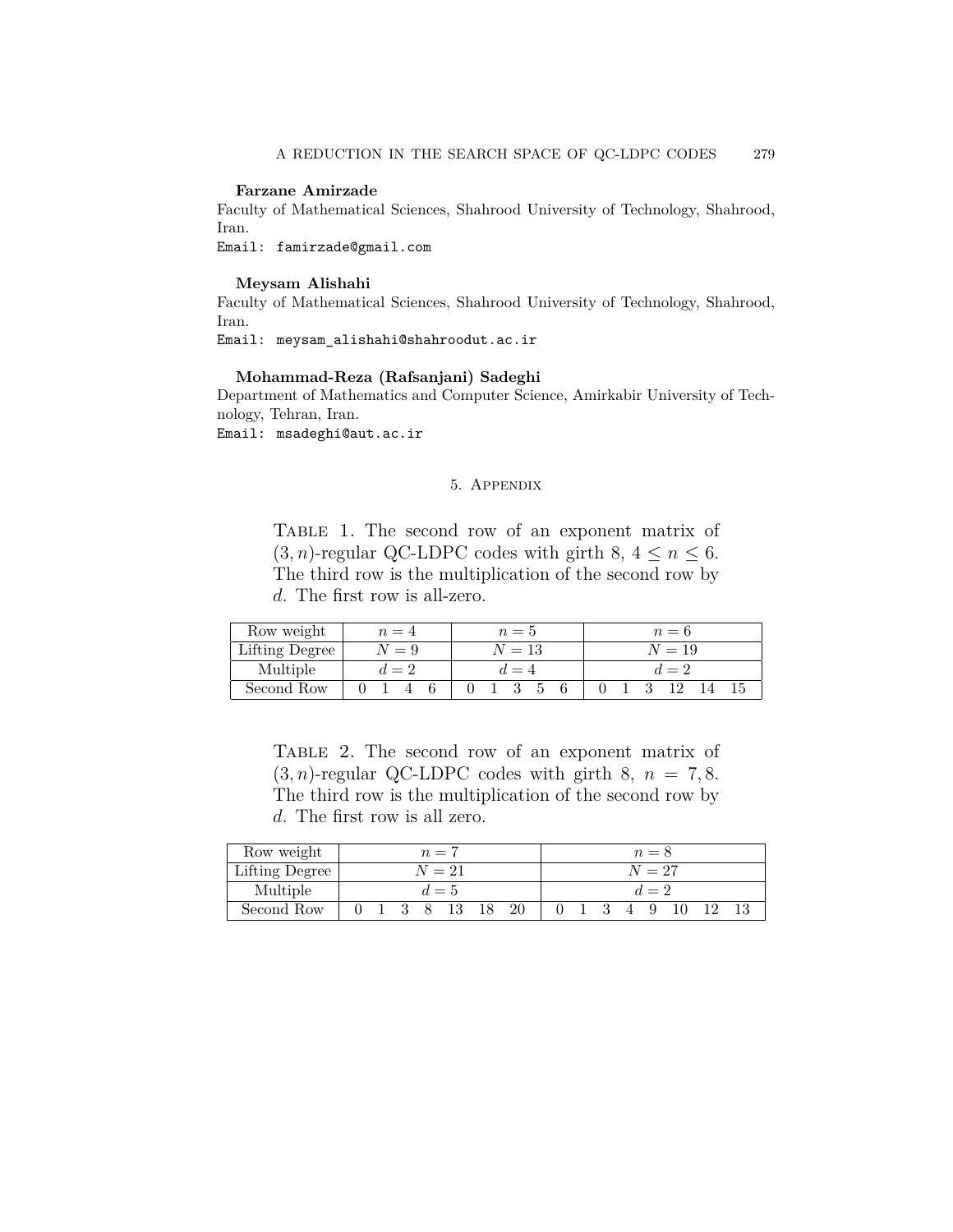## 280 F. AMIRZADE, M. ALISHAHI AND M.-R. (RAFSANJANI) SADEGHI

Table 3. The second row of an exponent matrix of  $(3, n)$ -regular QC-LDPC codes with girth 8,  $n = 9$ . The third row is the multiplication of the second row by *d*. The first row is all zero.

| Row weight     |        |  |             |     |       | $n=9$ |    |    |  |  |  |
|----------------|--------|--|-------------|-----|-------|-------|----|----|--|--|--|
| Lifting Degree | $N=31$ |  |             |     |       |       |    |    |  |  |  |
| Multiple       |        |  |             |     | $d=6$ |       |    |    |  |  |  |
| Second Row     |        |  | $1 \quad 3$ | - 5 |       | - Q   | 10 | 20 |  |  |  |

<span id="page-9-0"></span>Table 4. The second row of an exponent matrix of  $(3, n)$ -regular QC-LDPC codes with girth 8,  $n = 10$ . The third row is the multiplication of the second row by *d*. The first row is all zero.

| Row weight     |        |  |  |  |  | $n=10$          |  |  |    |    |  |  |
|----------------|--------|--|--|--|--|-----------------|--|--|----|----|--|--|
| Lifting Degree | $N=37$ |  |  |  |  |                 |  |  |    |    |  |  |
| Multiple       |        |  |  |  |  | $d=2$           |  |  |    |    |  |  |
| Second Row     |        |  |  |  |  | 3 7 17 24 25 28 |  |  | 29 | 35 |  |  |